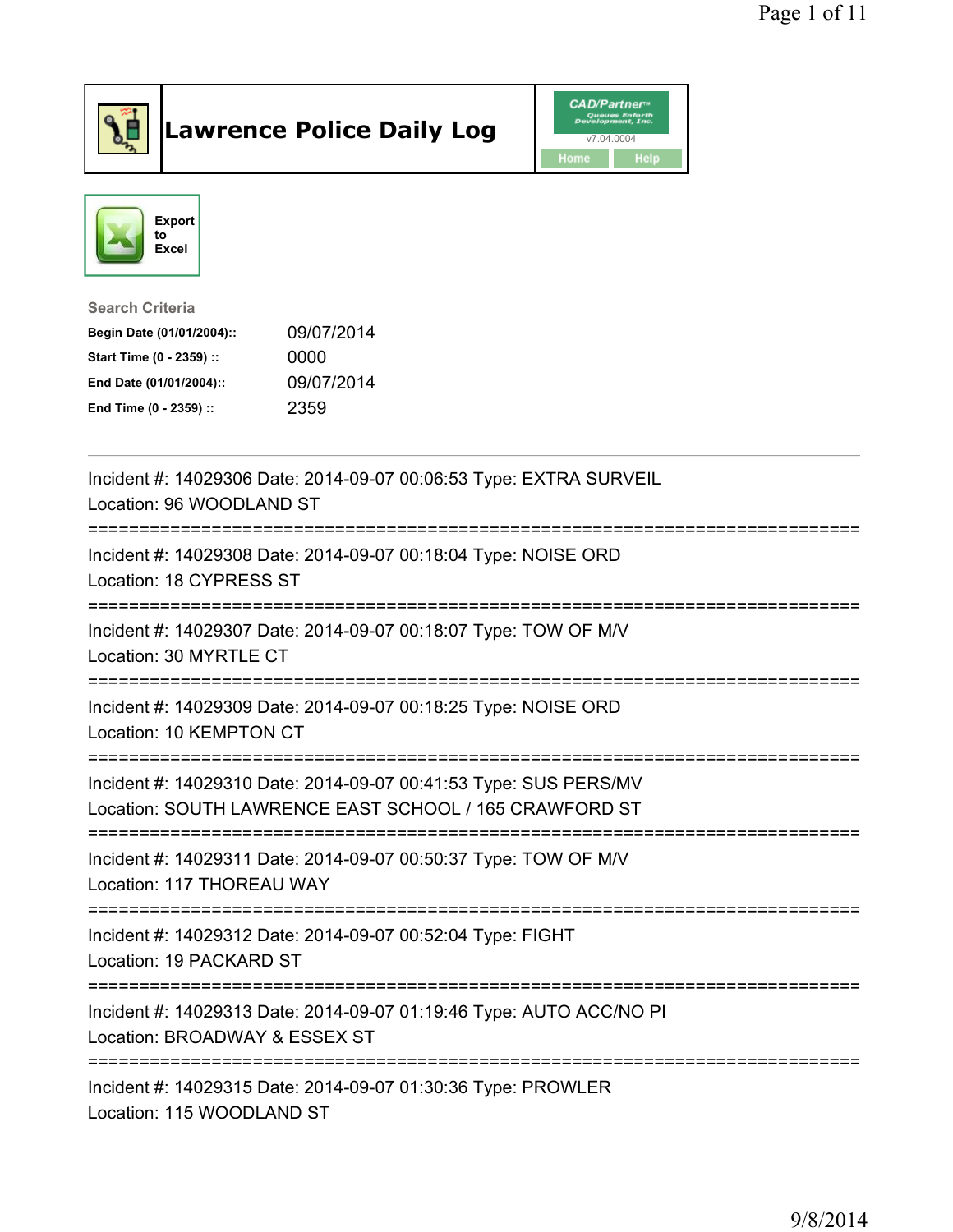| Incident #: 14029314 Date: 2014-09-07 01:30:45 Type: DISTURBANCE<br>Location: 245 BROADWAY #24                                                      |
|-----------------------------------------------------------------------------------------------------------------------------------------------------|
| Incident #: 14029316 Date: 2014-09-07 01:49:23 Type: CK WELL BEING<br>Location: 14 CORNISH ST                                                       |
| Incident #: 14029317 Date: 2014-09-07 01:59:17 Type: AUTO ACC/PI<br>Location: EMBANKMENT RD & WATER ST                                              |
| Incident #: 14029318 Date: 2014-09-07 02:12:51 Type: DISTURBANCE<br>Location: 141 WEST ST                                                           |
| Incident #: 14029319 Date: 2014-09-07 02:25:23 Type: NOISE ORD<br>Location: 85 BENNINGTON ST FL 2                                                   |
| Incident #: 14029320 Date: 2014-09-07 02:26:52 Type: NOISE ORD<br>Location: HAFFNERS GAS STATION / 469 HAVERHILL ST<br>============================ |
| Incident #: 14029321 Date: 2014-09-07 02:30:08 Type: M/V STOP<br>Location: TREMONT ST & WEST ST                                                     |
| Incident #: 14029322 Date: 2014-09-07 02:34:52 Type: GUN CALL<br>Location: 143 WEST ST                                                              |
| Incident #: 14029323 Date: 2014-09-07 02:38:31 Type: NOISE ORD<br>Location: 61 TENNEY ST FL 2                                                       |
| Incident #: 14029324 Date: 2014-09-07 02:38:48 Type: NOISE ORD<br>Location: 83 BENNINGTON ST FL 2                                                   |
| Incident #: 14029325 Date: 2014-09-07 02:55:38 Type: MAN DOWN<br>Location: 79 BROMFIELD ST                                                          |
| Incident #: 14029326 Date: 2014-09-07 03:14:38 Type: NOISE ORD<br>Location: 92 FARLEY ST                                                            |
| Incident #: 14029327 Date: 2014-09-07 03:21:43 Type: ALARMS<br>Location: 252 ANDOVER ST                                                             |
| Incident #: 14029328 Date: 2014-09-07 03:22:28 Type: ALARMS<br>Location: CAC 0 CO / 4EO WINITUDOD AV                                                |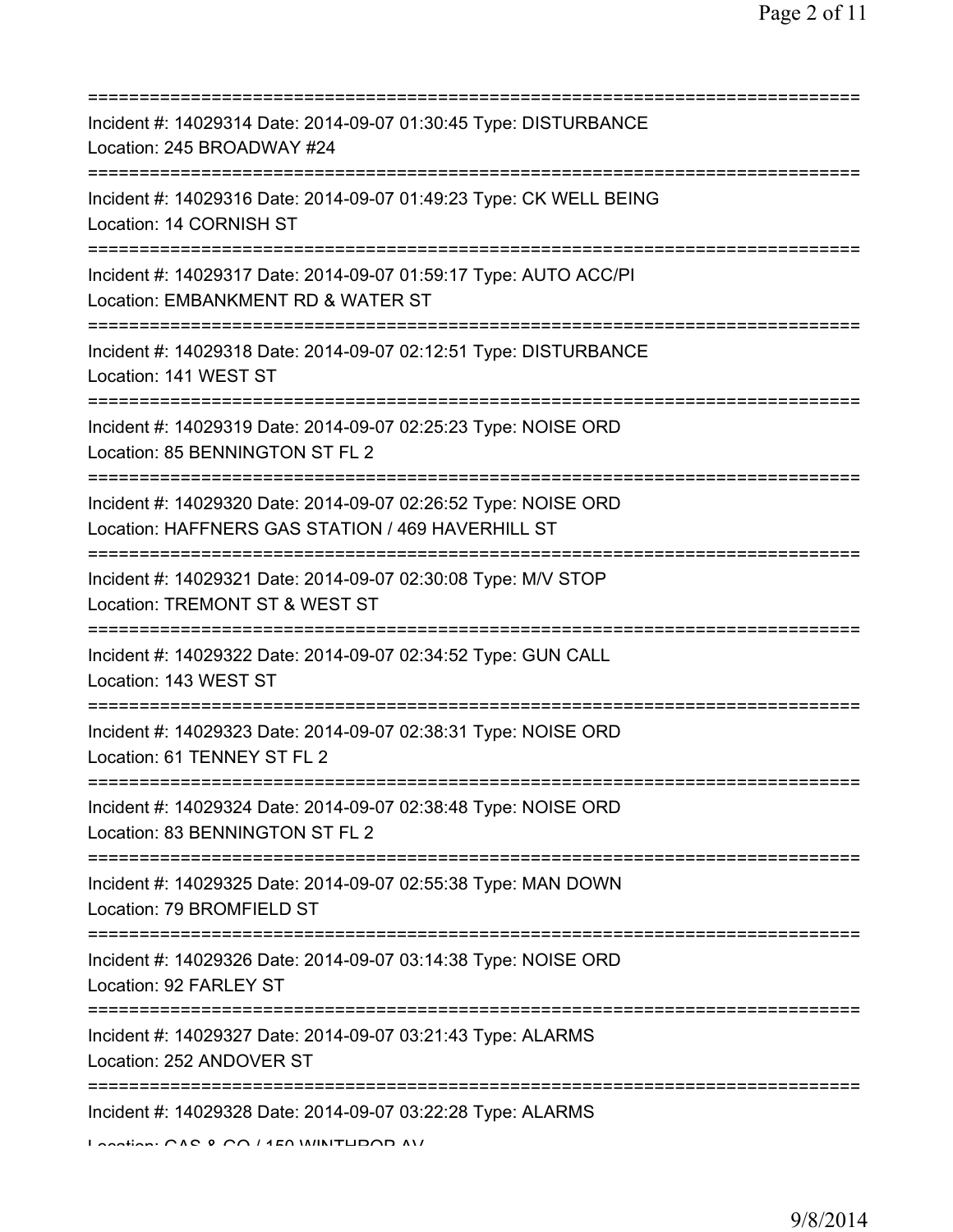| ==========================<br>===========                                                                                                       |
|-------------------------------------------------------------------------------------------------------------------------------------------------|
| Incident #: 14029329 Date: 2014-09-07 03:52:50 Type: DOMESTIC/PAST<br>Location: 26 WASHINGTON ST                                                |
| Incident #: 14029330 Date: 2014-09-07 04:00:02 Type: NOISE ORD<br>Location: 59 WEARE ST                                                         |
| Incident #: 14029331 Date: 2014-09-07 04:23:18 Type: SUS PERS/MV<br>Location: POLISH-AMERICAN CLUB / 23 MONMOUTH ST                             |
| Incident #: 14029332 Date: 2014-09-07 04:36:13 Type: NOISE ORD<br>Location: 940 ESSEX ST<br>================================                    |
| Incident #: 14029333 Date: 2014-09-07 04:53:37 Type: CK WELL BEING<br>Location: 462 HAVERHILL ST FL 3<br>=====================================  |
| Incident #: 14029334 Date: 2014-09-07 05:13:40 Type: FIGHT<br>Location: LORING ST & MARKET ST                                                   |
| Incident #: 14029335 Date: 2014-09-07 05:56:41 Type: A&B D/W PAST<br>Location: 15 EXCHANGE ST #3                                                |
| Incident #: 14029336 Date: 2014-09-07 06:00:40 Type: GENERAL SERV<br>Location: PARKER ST & SALEM ST                                             |
| Incident #: 14029337 Date: 2014-09-07 06:54:38 Type: A&B D/W PAST<br>Location: 15 EXCHANGE ST                                                   |
| Incident #: 14029338 Date: 2014-09-07 07:29:26 Type: ALARMS<br>Location: NICK'S PLACE / 195 LOWELL ST<br>====================================== |
| Incident #: 14029339 Date: 2014-09-07 07:59:04 Type: LARCENY/PAST<br>Location: 24 INMAN ST                                                      |
| Incident #: 14029340 Date: 2014-09-07 08:04:24 Type: MAL DAMAGE<br>Location: 152 ANDOVER ST                                                     |
| Incident #: 14029341 Date: 2014-09-07 09:17:24 Type: RECOV/STOL/MV<br>Location: BOAT RAMP / EVERETT ST                                          |
| =============<br>Incident #: 14029342 Date: 2014-09-07 09:21:20 Type: ALARM/BURG                                                                |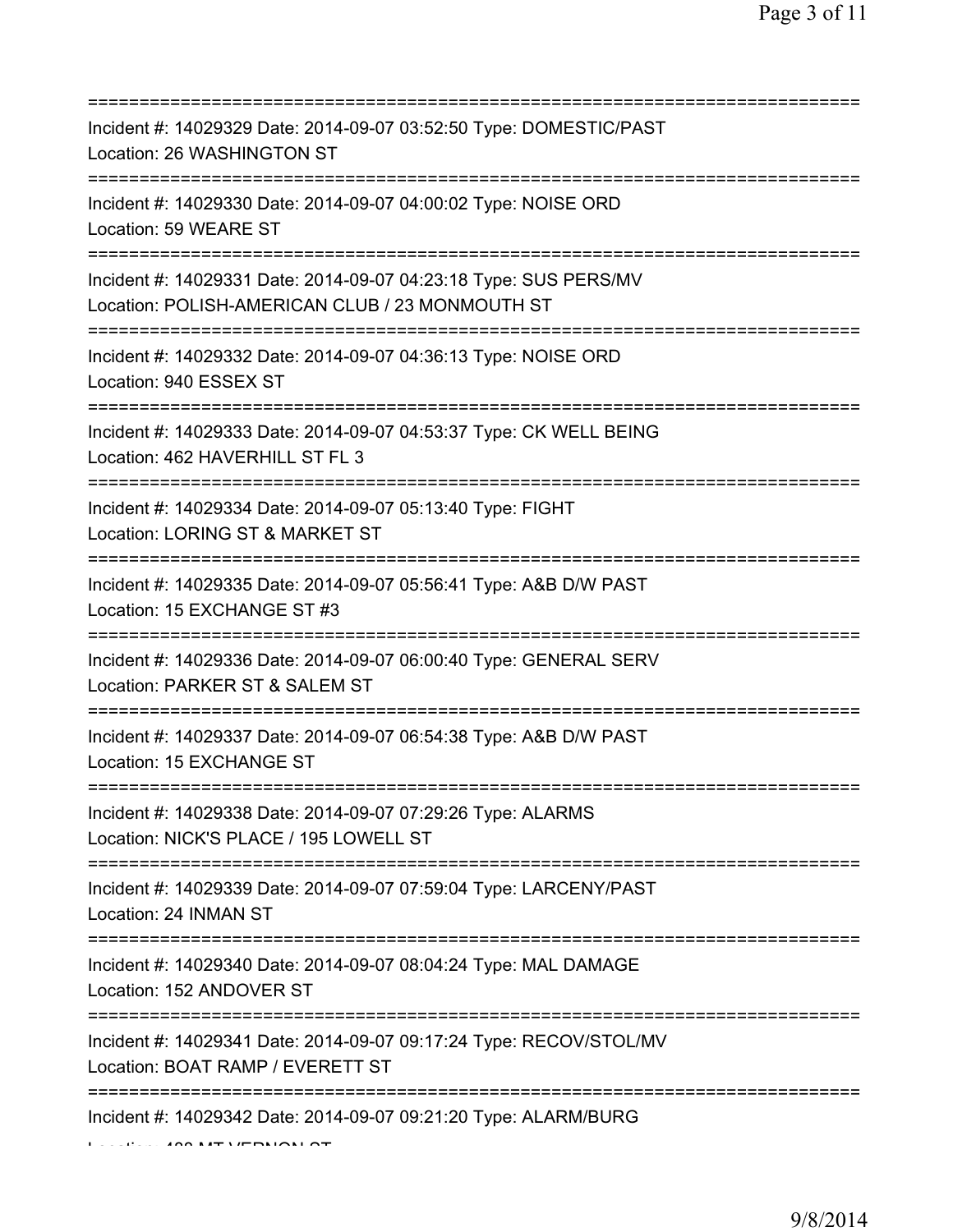| Incident #: 14029343 Date: 2014-09-07 09:42:09 Type: ALARM/BURG<br>Location: 96 WEARE ST                                                  |
|-------------------------------------------------------------------------------------------------------------------------------------------|
| Incident #: 14029344 Date: 2014-09-07 09:44:39 Type: DISABLED MV<br>Location: BIG N' BEEFY / 415 BROADWAY<br>============================ |
| Incident #: 14029345 Date: 2014-09-07 10:00:08 Type: E911 HANGUP<br>Location: 99 SUMMER ST #FRONT FL 2ND                                  |
| Incident #: 14029346 Date: 2014-09-07 10:05:53 Type: TOW OF M/V<br>Location: 10 CUSTER ST<br>==================================           |
| Incident #: 14029347 Date: 2014-09-07 10:21:43 Type: SHOPLIFTING<br>Location: BORDER MARKET / 651 BROADWAY<br>;===================        |
| Incident #: 14029348 Date: 2014-09-07 10:23:33 Type: SUICIDE ATTEMPT<br>Location: 68 CRESCENT ST                                          |
| Incident #: 14029349 Date: 2014-09-07 11:53:03 Type: DOMESTIC/PROG<br>Location: 30 NORRIS ST                                              |
| Incident #: 14029350 Date: 2014-09-07 12:17:54 Type: LARCENY/PAST<br>Location: AMESBURY ST & ESSEX ST                                     |
| Incident #: 14029351 Date: 2014-09-07 12:28:02 Type: TOW OF M/V<br>Location: 34 YOUNG AV                                                  |
| Incident #: 14029352 Date: 2014-09-07 12:31:15 Type: AUTO ACC/NO PI<br>Location: S BROADWAY & SHATTUCK ST                                 |
| Incident #: 14029353 Date: 2014-09-07 12:33:29 Type: ANIMAL COMPL<br>Location: 64 MANCHESTER ST                                           |
| Incident #: 14029354 Date: 2014-09-07 12:41:14 Type: M/V STOP<br>Location: AMESBURY ST & HAVERHILL ST                                     |
| Incident #: 14029355 Date: 2014-09-07 13:01:15 Type: AUTO ACC/UNK PI<br>Location: 378 MARKET ST                                           |
| Incident #: 14029356 Date: 2014-09-07 13:13:25 Type: DOMESTIC/PROG                                                                        |

Location: 2 BUNKERHILL ST FL 1ST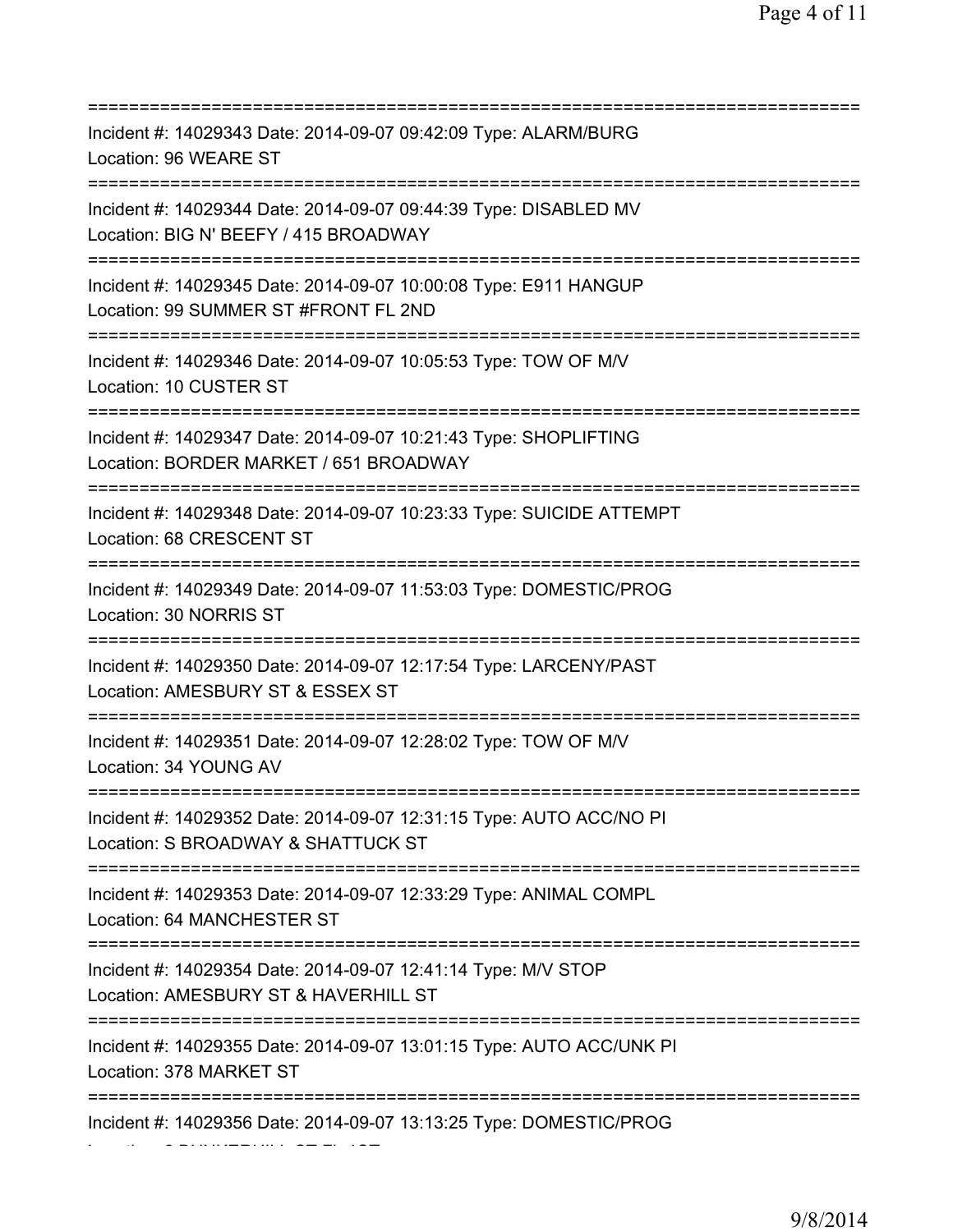| Incident #: 14029357 Date: 2014-09-07 13:43:10 Type: INVEST CONT<br>Location: 8 PLEASANT TER                                                  |
|-----------------------------------------------------------------------------------------------------------------------------------------------|
| Incident #: 14029358 Date: 2014-09-07 13:53:45 Type: ALARM/HOLD<br>Location: FRIENDLYS / 222 WINTHROP AV<br>================================= |
| Incident #: 14029359 Date: 2014-09-07 14:09:11 Type: NEIGHBOR PROB<br>Location: 83 BENNINGTON ST FL 1ST<br>=======================            |
| Incident #: 14029360 Date: 2014-09-07 14:19:17 Type: ALARM/BURG<br>Location: HERITAGE PACKAGING / 441 MARKET ST                               |
| Incident #: 14029361 Date: 2014-09-07 14:29:02 Type: MV/BLOCKING<br>Location: 180 S UNION ST<br>=====================================         |
| Incident #: 14029362 Date: 2014-09-07 14:31:50 Type: ALARM/BURG<br>Location: 63 BUSWELL ST<br>==================================              |
| Incident #: 14029363 Date: 2014-09-07 14:52:45 Type: KEEP PEACE<br>Location: 32 LAWRENCE ST #2<br>================================            |
| Incident #: 14029364 Date: 2014-09-07 15:04:34 Type: 209A/SERVE<br>Location: 19 N BOYLSTON ST                                                 |
| Incident #: 14029365 Date: 2014-09-07 15:16:32 Type: 209A/SERVE<br>Location: 36 ARLINGTON ST                                                  |
| Incident #: 14029366 Date: 2014-09-07 15:21:06 Type: LOUD NOISE<br><b>Location: MILTON ST</b>                                                 |
| Incident #: 14029367 Date: 2014-09-07 15:22:17 Type: NEIGHBOR PROB<br>Location: 657 ESSEX ST #7-7                                             |
| Incident #: 14029368 Date: 2014-09-07 15:25:43 Type: 209A/SERVE<br>Location: 17 N BOYLSTON ST                                                 |
| Incident #: 14029369 Date: 2014-09-07 15:28:24 Type: DOMESTIC/PROG<br>Location: CHANDLER ST & WATER ST                                        |
| Incident #: 14029370 Date: 2014-09-07 15:38:13 Type: STOL/MV/PAS                                                                              |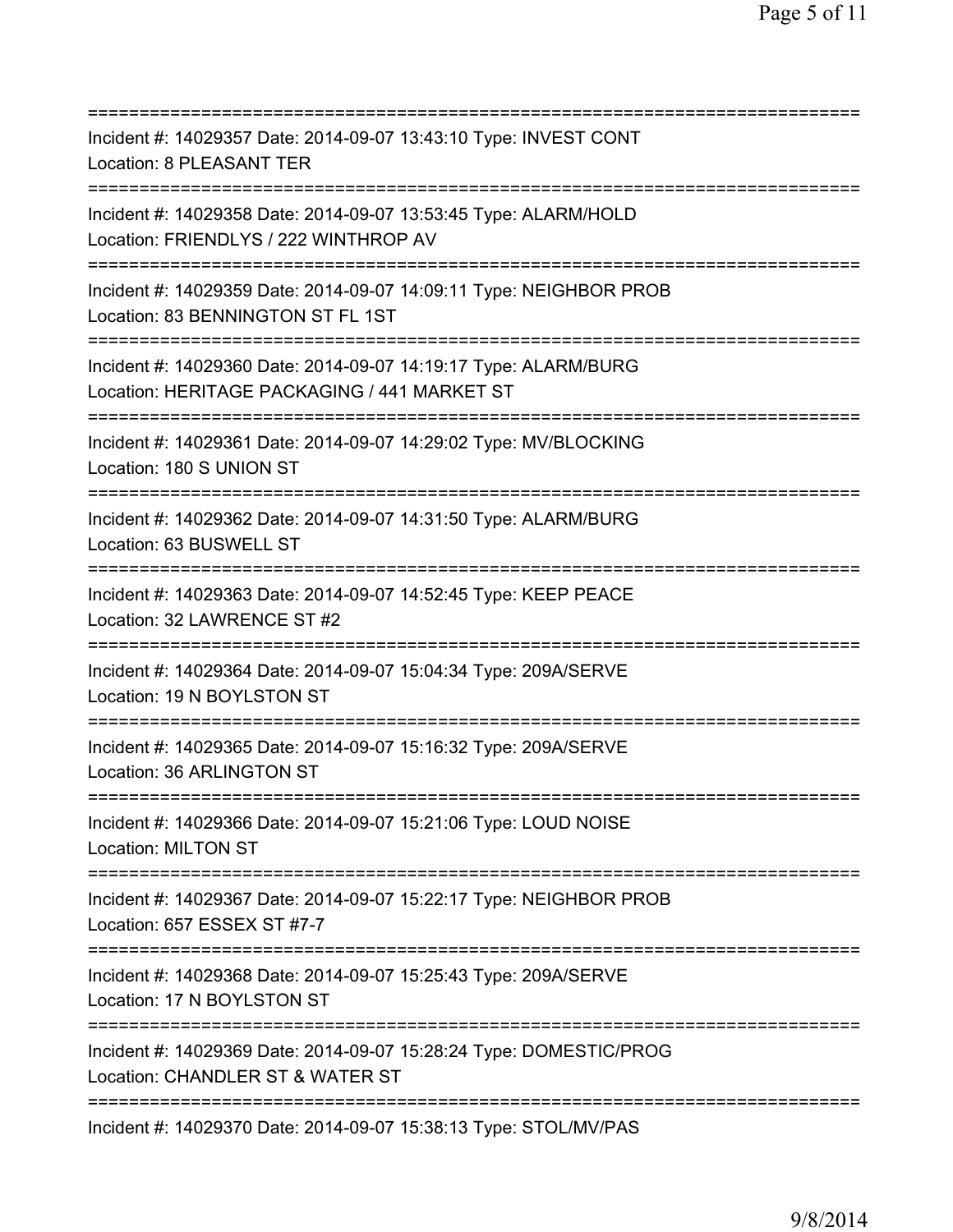=========================================================================== Incident #: 14029371 Date: 2014-09-07 15:44:46 Type: ALARM/BURG Location: MINASIAN LAW OFFICE / 127 S BROADWAY =========================================================================== Incident #: 14029372 Date: 2014-09-07 15:45:02 Type: LOCKOUT Location: 40 BRADFORD ST =========================================================================== Incident #: 14029373 Date: 2014-09-07 15:47:26 Type: 209A/SERVE Location: 11 DAISY ST =========================================================================== Incident #: 14029374 Date: 2014-09-07 16:15:54 Type: MV/BLOCKING Location: 96 FARNHAM ST =========================================================================== Incident #: 14029375 Date: 2014-09-07 16:16:45 Type: NOISE ORD Location: BROOKFIELD ST & KENNETH ST =========================================================================== Incident #: 14029376 Date: 2014-09-07 16:20:58 Type: MEDIC SUPPORT Location: 60 HAMPSHIRE ST FL 3RD =========================================================================== Incident #: 14029377 Date: 2014-09-07 16:24:02 Type: DOMESTIC/PAST Location: 116 BAILEY ST FL 1ST =========================================================================== Incident #: 14029378 Date: 2014-09-07 16:33:39 Type: MEDIC SUPPORT Location: 425 LOWELL ST =========================================================================== Incident #: 14029379 Date: 2014-09-07 17:15:10 Type: TRESPASSING Location: ROLLINS SCHOOL / 451 HOWARD ST =========================================================================== Incident #: 14029381 Date: 2014-09-07 17:28:19 Type: NOISE ORD Location: 12 CANTERBURY ST =========================================================================== Incident #: 14029380 Date: 2014-09-07 17:28:33 Type: NOISE ORD Location: BYRON AV & MIDDLEBURY ST =========================================================================== Incident #: 14029382 Date: 2014-09-07 17:30:09 Type: TRESPASSING Location: HAYES TAVERN INC / 167 S UNION ST =========================================================================== Incident #: 14029383 Date: 2014-09-07 17:30:17 Type: UNKNOWN PROB Location: 152 WATER ST =========================================================================== Incident #: 14029384 Date: 2014-09-07 17:40:48 Type: DOMESTIC/PAST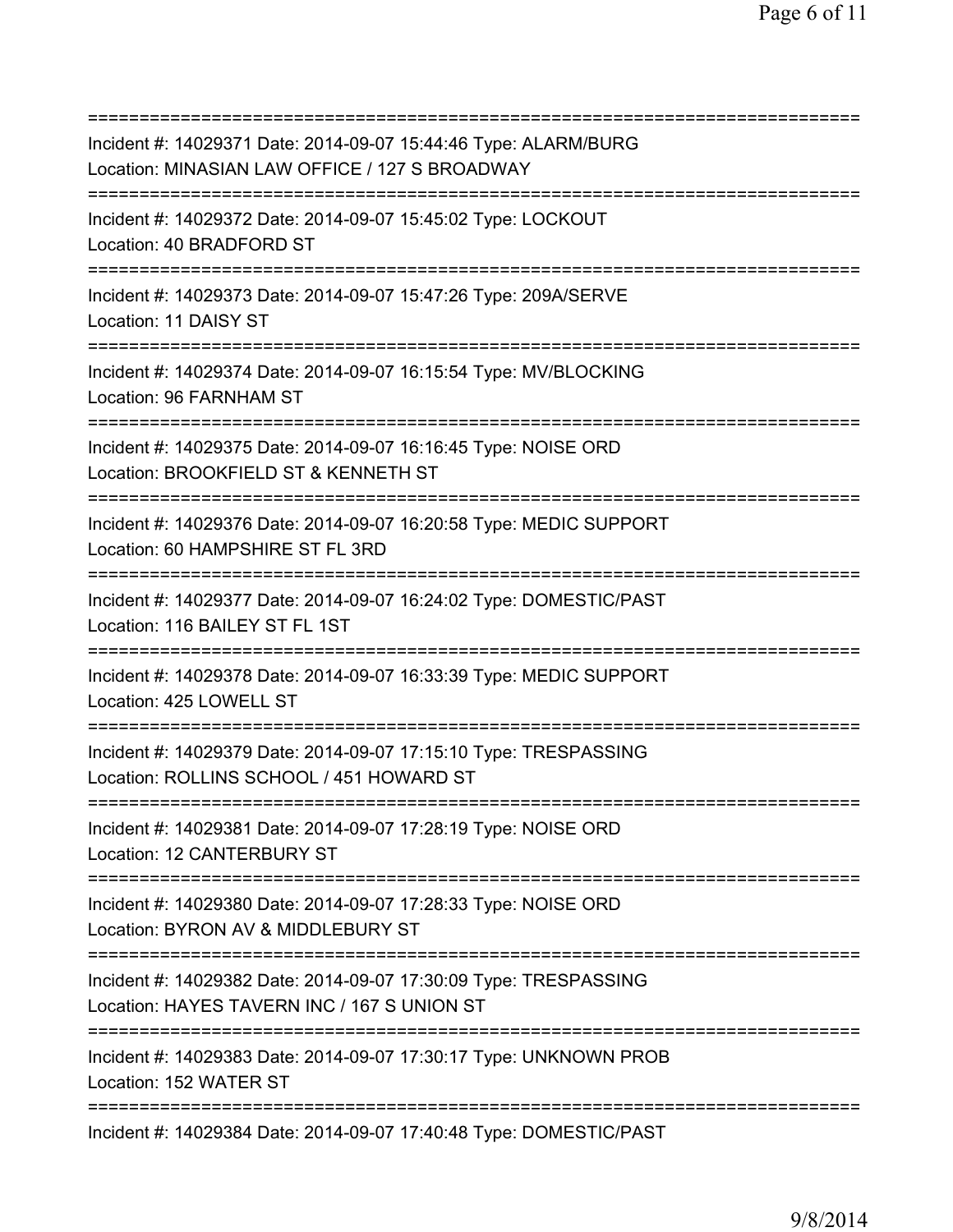| Location: 90 LOWELL ST                                                                                                                   |
|------------------------------------------------------------------------------------------------------------------------------------------|
| Incident #: 14029385 Date: 2014-09-07 17:46:25 Type: 209A/VIOLATION<br>Location: 11 DANA ST FL 1<br>==================================== |
| Incident #: 14029386 Date: 2014-09-07 17:53:49 Type: SUS PERS/MV<br>Location: 15 BARNARD RD<br>=====================================     |
| Incident #: 14029387 Date: 2014-09-07 17:59:00 Type: CK WELL BEING<br>Location: 12 FALMOUTH ST<br>;==================================    |
| Incident #: 14029388 Date: 2014-09-07 18:10:11 Type: NOISE ORD<br>Location: 159 WEST ST                                                  |
| Incident #: 14029389 Date: 2014-09-07 18:15:57 Type: NOISE ORD<br>Location: 5 KENDRICK ST                                                |
| Incident #: 14029390 Date: 2014-09-07 18:21:05 Type: MAN DOWN<br>Location: ELM ST & WHITE ST                                             |
| Incident #: 14029391 Date: 2014-09-07 18:26:38 Type: UNKNOWN PROB<br>Location: 33 WATER ST<br>;==============================            |
| Incident #: 14029393 Date: 2014-09-07 18:39:08 Type: UNWANTEDGUEST<br>Location: 193 MAPLE ST #4J FL BLDG 3                               |
| Incident #: 14029392 Date: 2014-09-07 18:40:08 Type: SUS PERS/MV<br>Location: 7 WINTER ST                                                |
| Incident #: 14029394 Date: 2014-09-07 18:49:47 Type: NOISE ORD<br>Location: 58 BIGELOW ST FL 2                                           |
| Incident #: 14029395 Date: 2014-09-07 18:51:26 Type: M/V STOP<br>Location: DORCHESTER ST & WINTHROP AV                                   |
| Incident #: 14029396 Date: 2014-09-07 19:16:59 Type: NOISE ORD<br>Location: HAVERHILL ST & MIDDLEBURY ST                                 |
| Incident #: 14029397 Date: 2014-09-07 19:18:00 Type: NOISE ORD<br>Location: 314 HOWARD ST                                                |
|                                                                                                                                          |

Incident #: 14029398 Date: 2014 09 07 19:37:51 Type: DOMESTIC/PROG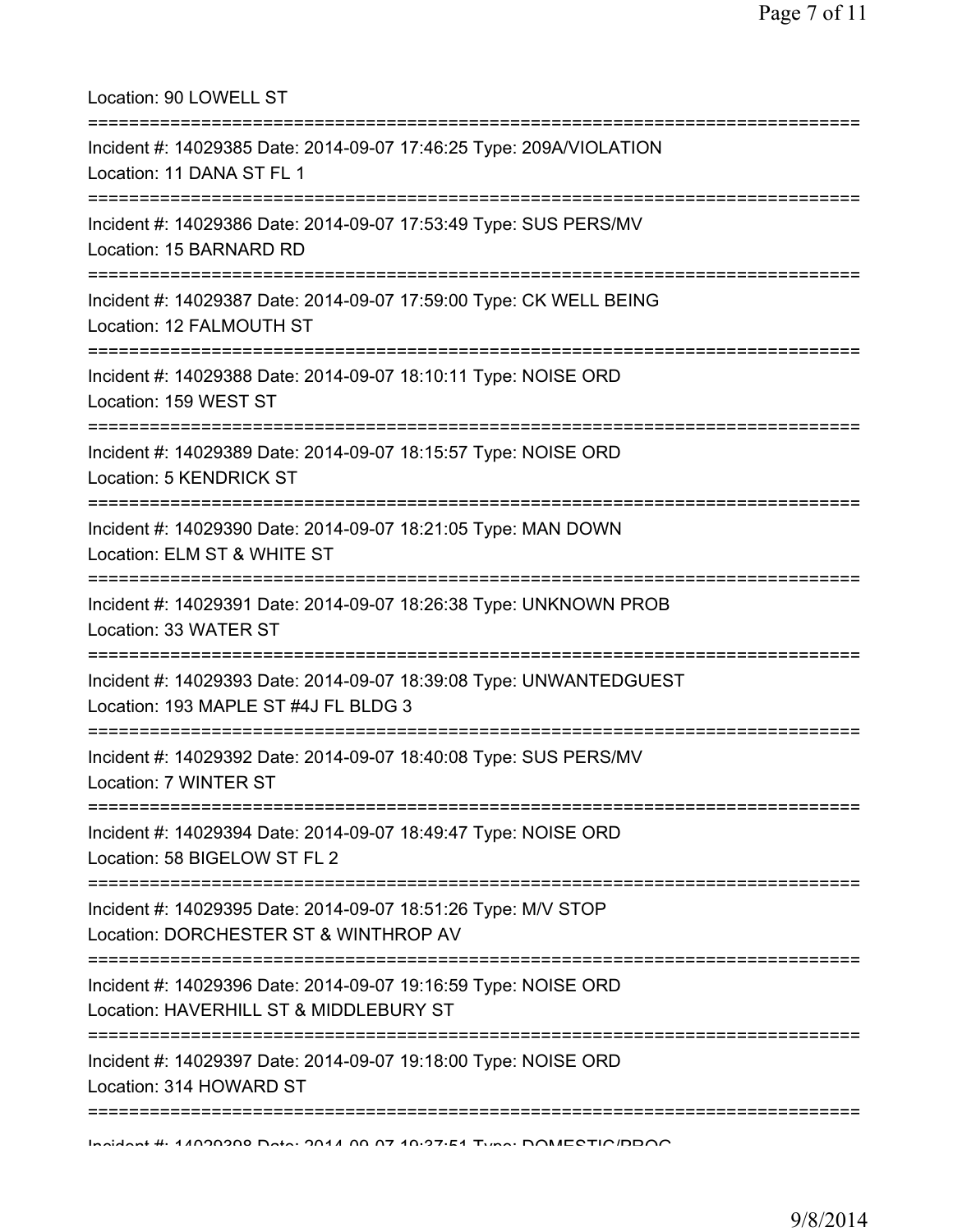| Location: BROADWAY & WATER ST<br>=====================================                                                                 |
|----------------------------------------------------------------------------------------------------------------------------------------|
| Incident #: 14029399 Date: 2014-09-07 19:46:14 Type: CK WELL BEING<br>Location: 6 INMAN ST #11<br>================================     |
| Incident #: 14029400 Date: 2014-09-07 19:47:08 Type: MAL DAMAGE<br>Location: 24 CHELMSFORD ST FL 2<br>================================ |
| Incident #: 14029401 Date: 2014-09-07 19:53:56 Type: M/V STOP<br>Location: BROADWAY & HAVERHILL ST                                     |
| Incident #: 14029402 Date: 2014-09-07 19:54:17 Type: AUTO ACC/NO PI<br>Location: NEW BALANCE ATHLETIC SHOE CORP / 5 S UNION ST         |
| Incident #: 14029403 Date: 2014-09-07 19:55:46 Type: B&E/PAST<br>Location: 79 NESMITH ST #3                                            |
| Incident #: 14029404 Date: 2014-09-07 19:57:55 Type: DISTURBANCE<br>Location: 18 BELLEVUE ST<br>=================================      |
| Incident #: 14029405 Date: 2014-09-07 19:59:59 Type: MAL DAMAGE<br>Location: 174 JACKSON ST                                            |
| Incident #: 14029406 Date: 2014-09-07 20:12:33 Type: NOISE ORD<br>Location: KATHERINE ST & FERRY                                       |
| Incident #: 14029407 Date: 2014-09-07 20:15:42 Type: NOISE ORD<br>Location: 154 SPRUCE ST                                              |
| ======================================<br>Incident #: 14029408 Date: 2014-09-07 20:22:39 Type: SPECIAL CHECK<br>Location: 58 EXETER ST |
| ================================<br>Incident #: 14029409 Date: 2014-09-07 20:30:22 Type: WARRANT SERVE<br>Location: 344 LOWELL ST      |
| Incident #: 14029410 Date: 2014-09-07 20:53:12 Type: DISTURBANCE<br>Location: 1 TREMONT ST                                             |
| Incident #: 14029411 Date: 2014-09-07 20:55:22 Type: NOISE ORD<br>Location: 33 ALLSTON ST                                              |
| =================================                                                                                                      |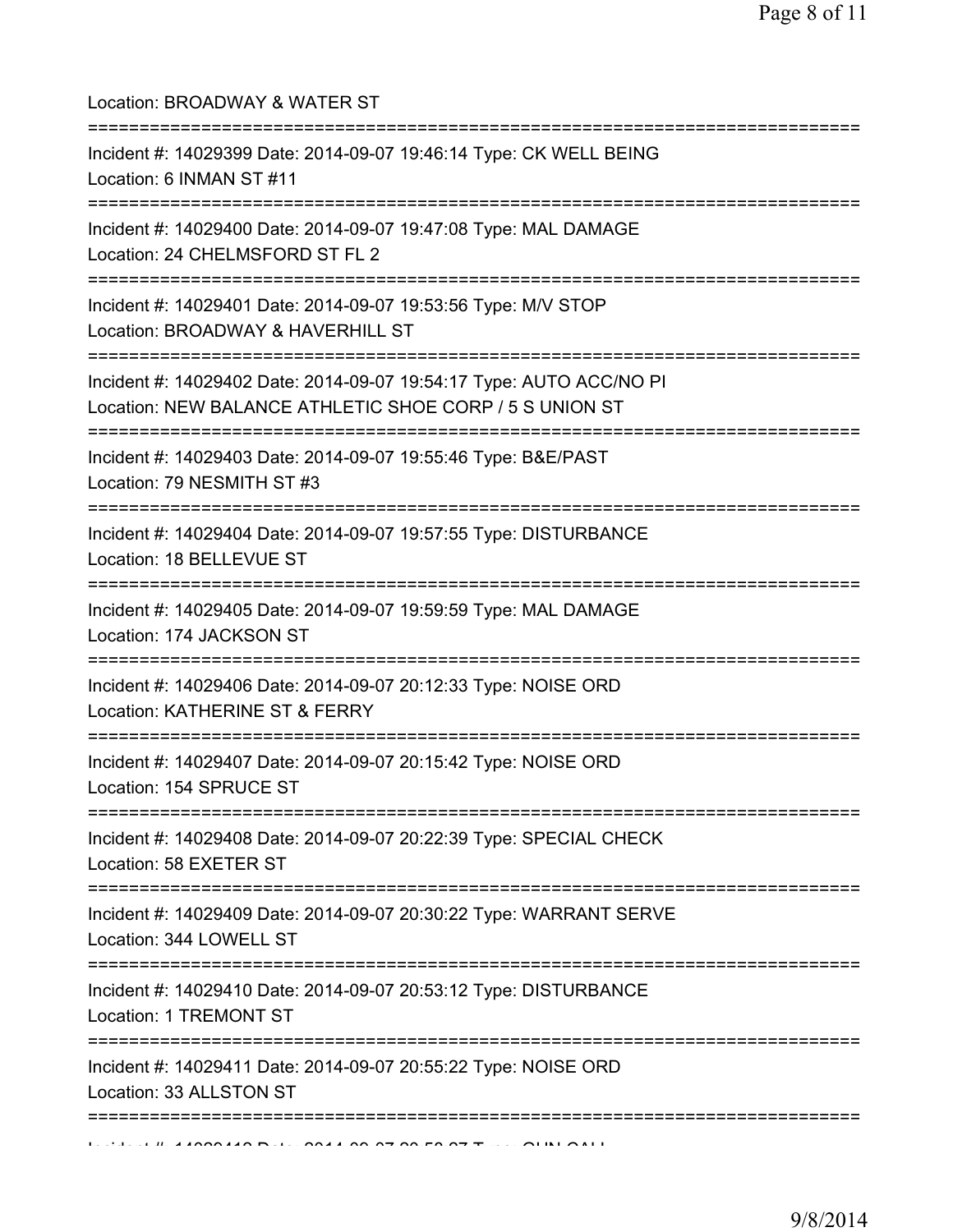| Location: BENNINGTON ST & FERN ST<br>====================================                                                             |
|---------------------------------------------------------------------------------------------------------------------------------------|
| Incident #: 14029413 Date: 2014-09-07 21:02:19 Type: B&E/PAST<br>Location: 11 MILTON ST                                               |
| Incident #: 14029414 Date: 2014-09-07 21:03:39 Type: ALARM/BURG<br>Location: FLEET RESIDENCE / 448 HAMPSHIRE ST                       |
| Incident #: 14029415 Date: 2014-09-07 21:08:02 Type: DOMESTIC/PROG<br>Location: 133 E HAVERHILL ST #1                                 |
| Incident #: 14029416 Date: 2014-09-07 21:20:06 Type: NOISE ORD<br>Location: 4 KATHERINE ST                                            |
| Incident #: 14029417 Date: 2014-09-07 21:30:38 Type: HIT & RUN M/V<br>Location: BROADWAY & CROSS ST<br>:==========                    |
| Incident #: 14029418 Date: 2014-09-07 21:37:32 Type: B&E/MV/PAST<br>Location: 2 MUSEUM SQ                                             |
| Incident #: 14029419 Date: 2014-09-07 21:48:57 Type: SEX OFF. PAST<br>Location: 581 ANDOVER ST                                        |
| Incident #: 14029420 Date: 2014-09-07 22:11:01 Type: DOMESTIC/PROG<br>Location: 7 SUMMER ST #B                                        |
| Incident #: 14029421 Date: 2014-09-07 22:16:38 Type: NOISE ORD<br>Location: FLORENCE CT                                               |
| Incident #: 14029422 Date: 2014-09-07 22:24:08 Type: MEDIC SUPPORT<br>Location: 98 SUNSET AV                                          |
| ------------------------------<br>Incident #: 14029423 Date: 2014-09-07 22:29:20 Type: M/V STOP<br>Location: MARLBORO ST & S UNION ST |
| Incident #: 14029424 Date: 2014-09-07 22:40:31 Type: M/V STOP<br>Location: BROADWAY & CROSS ST                                        |
| Incident #: 14029425 Date: 2014-09-07 22:48:09 Type: NOISE ORD<br>Location: HOLT ST                                                   |
|                                                                                                                                       |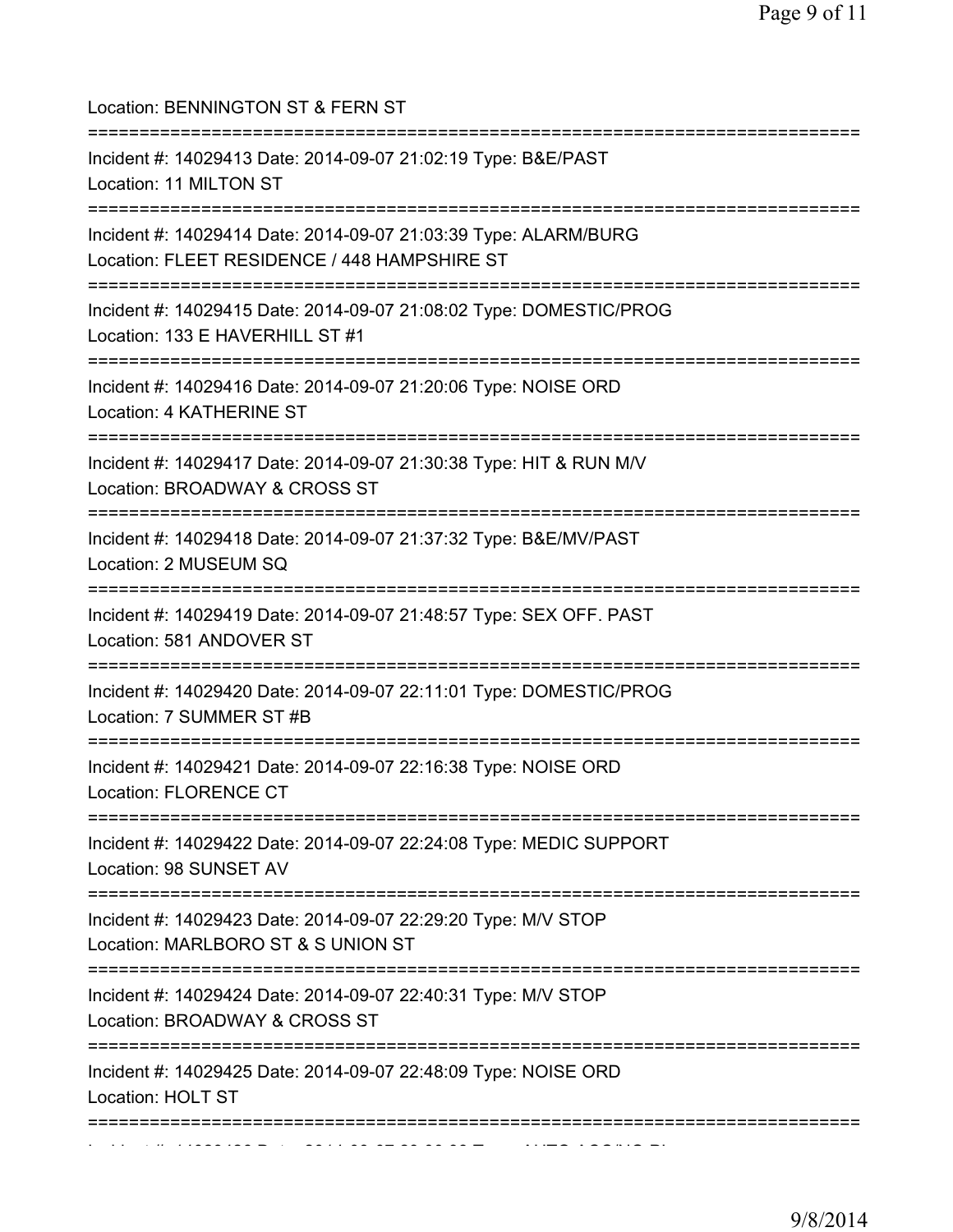Location: 461 HAVERHILL ST =========================================================================== Incident #: 14029427 Date: 2014-09-07 23:07:22 Type: HIT & RUN M/V Location: 374 LOWELL ST =========================================================================== Incident #: 14029428 Date: 2014-09-07 23:12:08 Type: NOISE ORD Location: 32 ABBOTT ST =========================================================================== Incident #: 14029429 Date: 2014-09-07 23:16:03 Type: MAL DAMG PROG Location: FERRY ST & KENDALL ST =========================================================================== Incident #: 14029430 Date: 2014-09-07 23:19:29 Type: ALARM/BURG Location: GAS AND GO / 150 WINTHROP AV =========================================================================== Incident #: 14029431 Date: 2014-09-07 23:19:42 Type: M/V STOP Location: BEACON ST & MT VERNON ST =========================================================================== Incident #: 14029432 Date: 2014-09-07 23:24:22 Type: FIGHT Location: MCDONALDS / 50 BROADWAY =========================================================================== Incident #: 14029433 Date: 2014-09-07 23:25:13 Type: DOMESTIC/PAST Location: MALAYA'S / 2 NEWBURY ST =========================================================================== Incident #: 14029434 Date: 2014-09-07 23:31:25 Type: M/V STOP Location: LAWRENCE ST & OAK ST =========================================================================== Incident #: 14029435 Date: 2014-09-07 23:40:10 Type: NOISE ORD Location: 45 SPRINGFIELD ST =========================================================================== Incident #: 14029436 Date: 2014-09-07 23:41:35 Type: M/V STOP Location: CAMBRIDGE ST & S UNION ST =========================================================================== Incident #: 14029437 Date: 2014-09-07 23:50:37 Type: M/V STOP Location: MERRIMACK ST & PARKER ST =========================================================================== Incident #: 14029438 Date: 2014-09-07 23:55:32 Type: DISTURBANCE Location: 8 MASON ST =========================================================================== Incident #: 14029439 Date: 2014-09-07 23:58:21 Type: DOMESTIC/PROG Location: N PARISH RD & PHILLIPS ST ===========================================================================